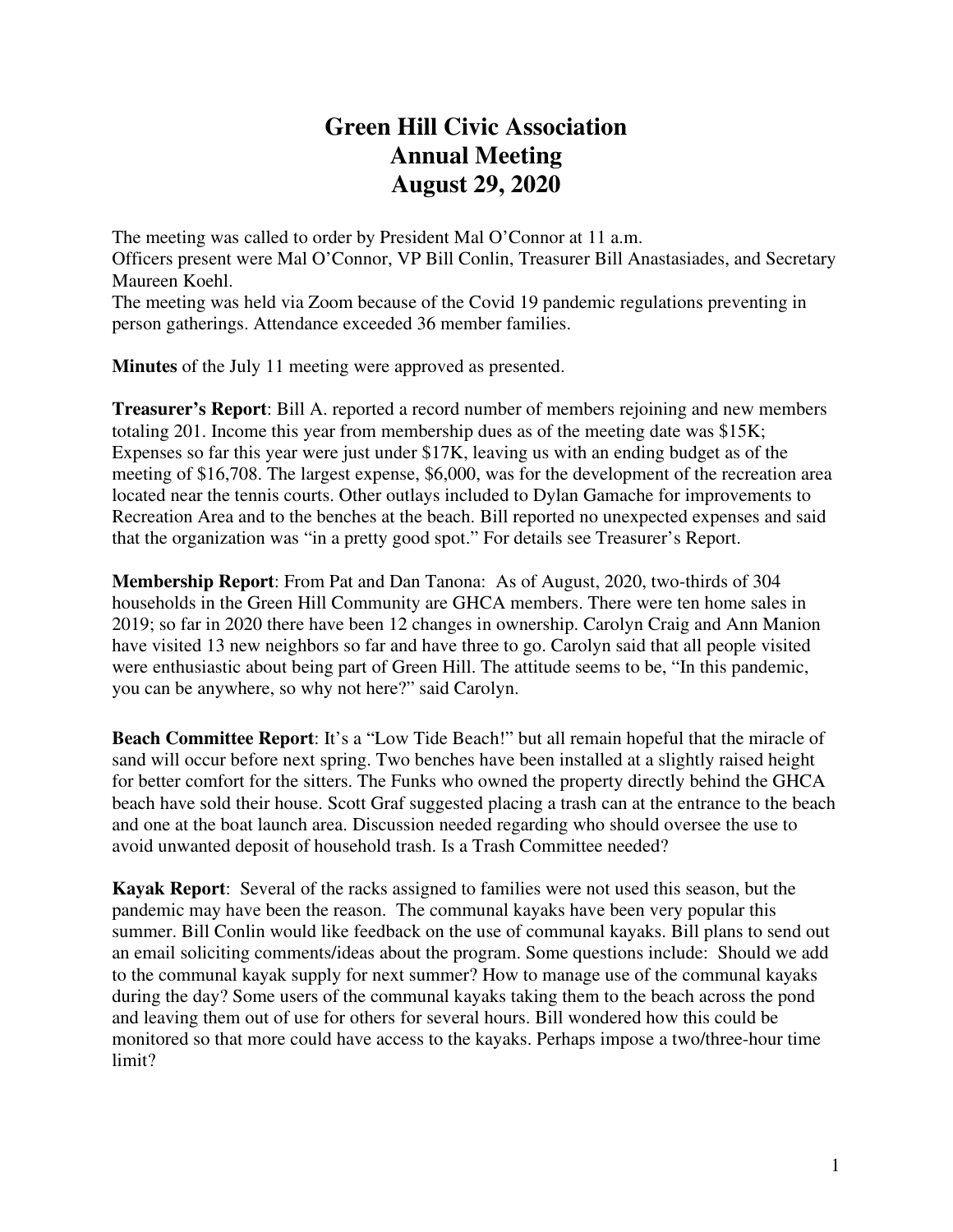Donations of new kayaks are always welcomed, especially the "sit-on-top" and "tandem" kinds. Russ Campbell offered a kayak to the cause.

**Tennis Report**: Kathy Conlin said there is a new Tennis Committee. Dick Kalunian retired as president but will stay on as an engineering consultant. Mary Heyman stepped down from the board of the committee as well. Kathy thanked them for their many years of service. The new slate of officers includes Chris Fontaine, Stephanie Marchand, Bill Conlin, Kathy Conlin and Gail DiNeno. There are 37 paid members. Ten are either Pickle Ball or Associate members. There was no tennis party this season, due to Covid 19.

Pickle Ball is growing steadily as is the skill level of the players she noted. Peter Brash thanked the users for being careful about the noise level in the area.

Adding a practice backboard (expensive) or a less expensive ball machine was discussed, cost about \$1,000. Noise control and storage would be a problem; and a ball machine was recommended as a better way to help individuals practice on their own. The Tennis Committee will follow up on that option.

**Recreation Area**: The use of the horseshoe and bocce courts is increasing as more families become aware of the facility. The bocce tournaments held over the summer months have increased this awareness. Bocce Master, Jerry Bellizzi and his wife, Laura, were pleased that14 teams signed up for the First Annual Green Hill Association Bocce tournament, and a grand time was had by all. Champions were Lisa and Oscar Ernst who took home the Italian wine and tomatoes…what not to like about that prize?

Masks and distancing were the order of the day. Bonnie O'Connor offered thanks to Jerry and Laura for setting up the tournament and for keeping watch over the bocce lovers of the community. Cynthia Lombardo who lives across the street from the newly opened area said it is beautiful, but neighborhood privacy is sometimes compromised. She suggested more bushes be planted as a screen along Rosebriar Ave. It was suggested that the path from Rosebriar to the area be better identified so that people would use the path rather than tramping across the open space. Mal said he will follow up and said he thought that a sign made that points to the path would help.

**Friends of Green Hill Pond:** Our Community Liaison, Dan Tanona, said that Friends of Green Hill Pond was doing a terrific amount of work toward the improvement of conditions of the pond which have been deteriorating for almost 30 years. There are several causes for this: 1) poor tidal flushing because of no direct access to the ocean; 2) high bacterial count and high nitrogen count, 80% of which comes from wildlife on the pond and in the watershed area including Trustom Pond, with septic disposal adding to the problem. There is a proposed project partnering with URI for a grant to remove silt at the bridge at the west end of the pond and feed the removal to the dunes to replace Hurricane Sandy's damage. Grants are in the works for the bacteria abatement partnering with the town.

**Salt Pond Coalition**: A report from Ann Manion said that the Coalition is monitoring five sites on Green Hill Pond with the samples collected to be sent to URI for analysis. She asked for monetary support for the program. Mike Counihan has posted the report on the GHCA website.